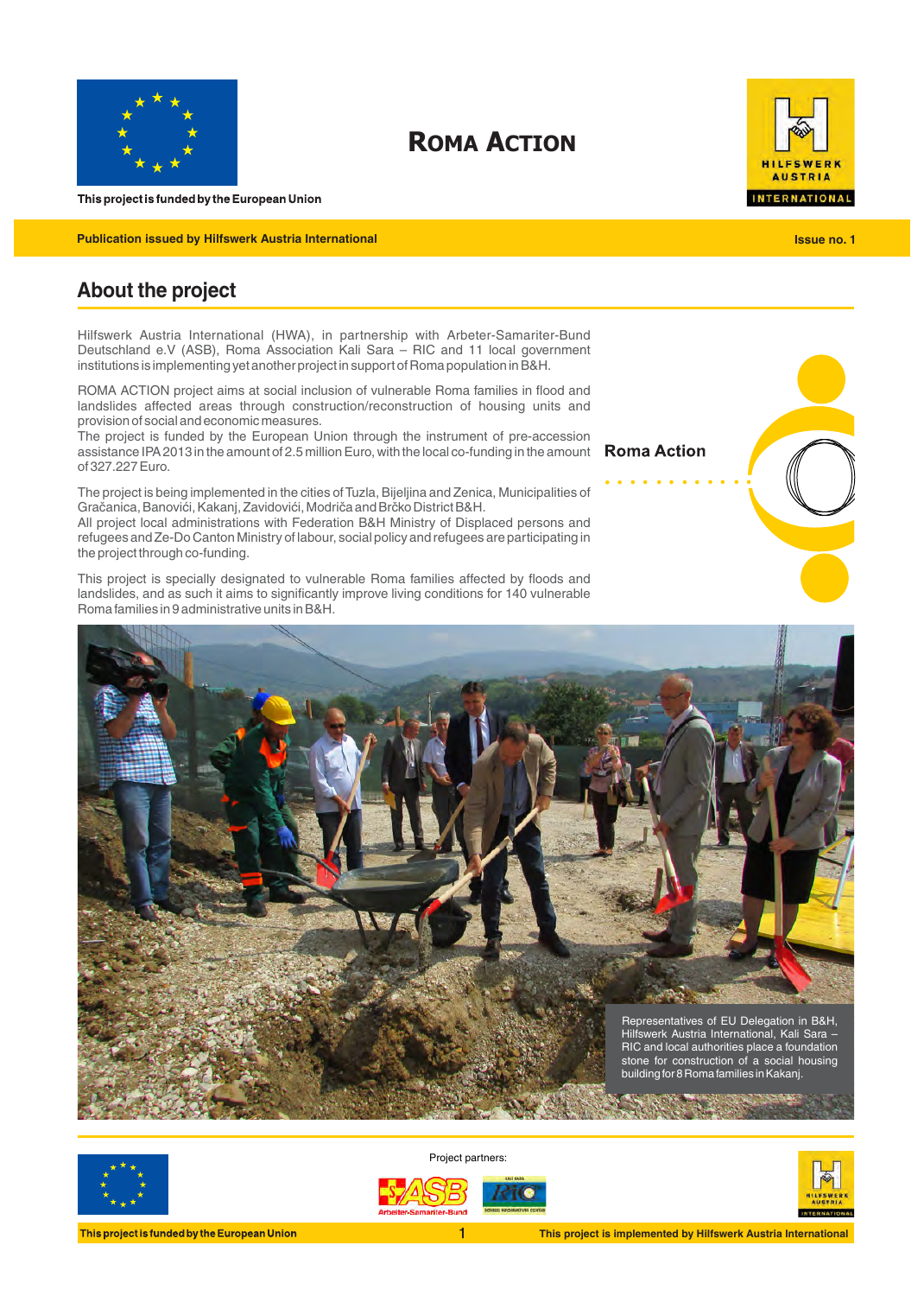

### **Expected results**



# **Proactive involvement of local authorities**

All relevant local authorities established financial, administrative and technical prerequisites for project implementation, including the timely provision of construction land for social housing, as well as the permits for technical infrastructure. Thereby they proved their determination to treat Roma as equal citizens. Representatives of local authorities are directly involved in project implementation through the work in local Project implementation teams, beneficiary selection committees and all other administrative and technical project sectors.

Roma Associations and representatives had given their full support to the project idea and unreservedly provided all necessary information.

B&H Ministry for Human Rights and Refugees and Federation Ministry of displaced persons and refugees are also involved and are providing full support in the area of their jurisdiction.

- 140 Roma families in 9 selected locations moved into reconstructed and newly built housing units and thereby their living conditions significantly improved
- Improved social and economic inclusion for at least 140 Roma families in project locations affected by floods through specially tailored socio-economic measures
- Improved economic sustainability for at least 70 Roma families through ensuring measures necessary for survival after floods
- Raised awareness on equal opportunities of social integration through civil registration, education of children, young people and target Roma families through 8 interactive workshops
- § Support given to at least 4 thematic working groups at the State level in 4 sectors related to the Roma with the purpose of drafting proposals on how to tackle the crucial problems
- More than 800 individuals will directly benefit from project implementation.



# **Project partnership**



The project shows all advantages of cooperation between international and local organizations which have an extensive experience in the area of protecting Roma rights, and the specific activities in improving living conditions, social inclusion and economic prosperity of Roma population.

Hilfswerk Austria International is implementing the project in partnership with Arbeiter-Samariter-Bund Deutschland e.V and Roma Association Kali Sara – RIC. Apart from experience in implementing project for support to socially vulnerable population, all three organizations have a long and successful tradition of cooperation with local authorities, and this significantly contributes to the successful implementation of project components. The trust and partnership between organizations and local authorities resulted in the significant financial support of all involved levels of governance, which in the end resulted in allocation of 2.5 M€ by the European Union.

The established partnership is successfully nurtured and the joint base of knowledge and experience is being successfully used in project realization.



Project partners:



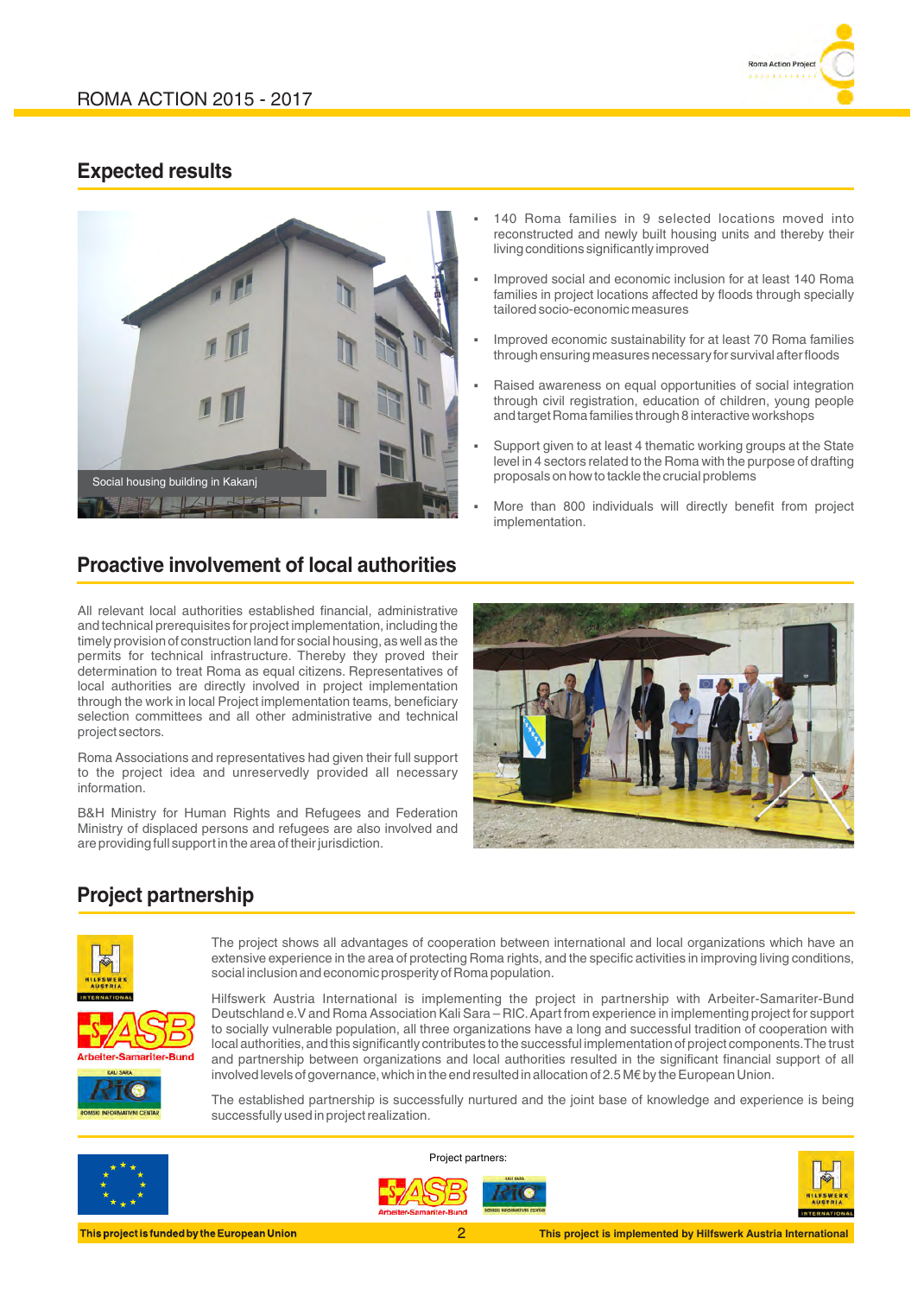

### **Currently in implementation**

Preparatory activities have been successfully completed in all project locations. Bilateral agreements between HWA and all partners in the project have been signed and project implementation teams have been established. Beneficiary selection committees completed the beneficiary selection. The process was conducted using the transparent criteria, with the participation of civil and project structures using the "case by case" approach. Roma families are well informed, prepared and directly involved in the project implementation together with local authorities and relevant civil structures.

 Out of the total of 140 housing units that shall be provided by the Roma Action Project, 68 will be new apartments in social housing buildings, and 72 existing housing units will be reconstructed, after all the legal requirements are met and all necessary documentation is collected.





The construction of social housing buildings envisages the following:

- § Kakanj a building with 8 apartments,
- § Gračanica two buildings with 6 apartments each (in total 12),
- § Banovići two buildings with 4 apartments each (in total 8)
- § Brčko a building with 18 apartments
- § Zavidovići a building with 12 apartments and
- § Modriča a building with 10 apartmentsKakanj zgrada sa 8 stambenih jedinica.

The construction of the buildings in Kakanj, Gračanica and Banovići is in its final stage, and the hand-over to the beneficiaries is foreseen for March 2017. In Bijeljina 12 reconstructed houses were handed over to the beneficiaries in December 2016, while the reconstruction of 36 houses is in the completion phase.

The procedure for selection of the most favourable bidder for construction of a social housing building with 18 housing units in Brčko District B&H is under way.

## **Kali Sara-RIC workshops**

Partner association Kali Sara-RIC in cooperation with B&H Ministry for Human Rights and Refugees devised a plan for seven thematic workshops that took place as scheduled. The main topic of the workshops was an analysis of the current efficiency of the State programme for Roma in the areas of education, housing and health protection.

Workshops were held in seven different locations in July and September 2016 (Mostar, Zenica, Tuzla, Bijeljina, Banja Luka, Sarajevo and Bihać). 132 persons – representatives of the Ministries, Municipalities and local NGOs. This work resulted in drafted Action plan B&H for solving problems of Roma in the areas of employment, housing and health protection 2017-2020.





Project partners: